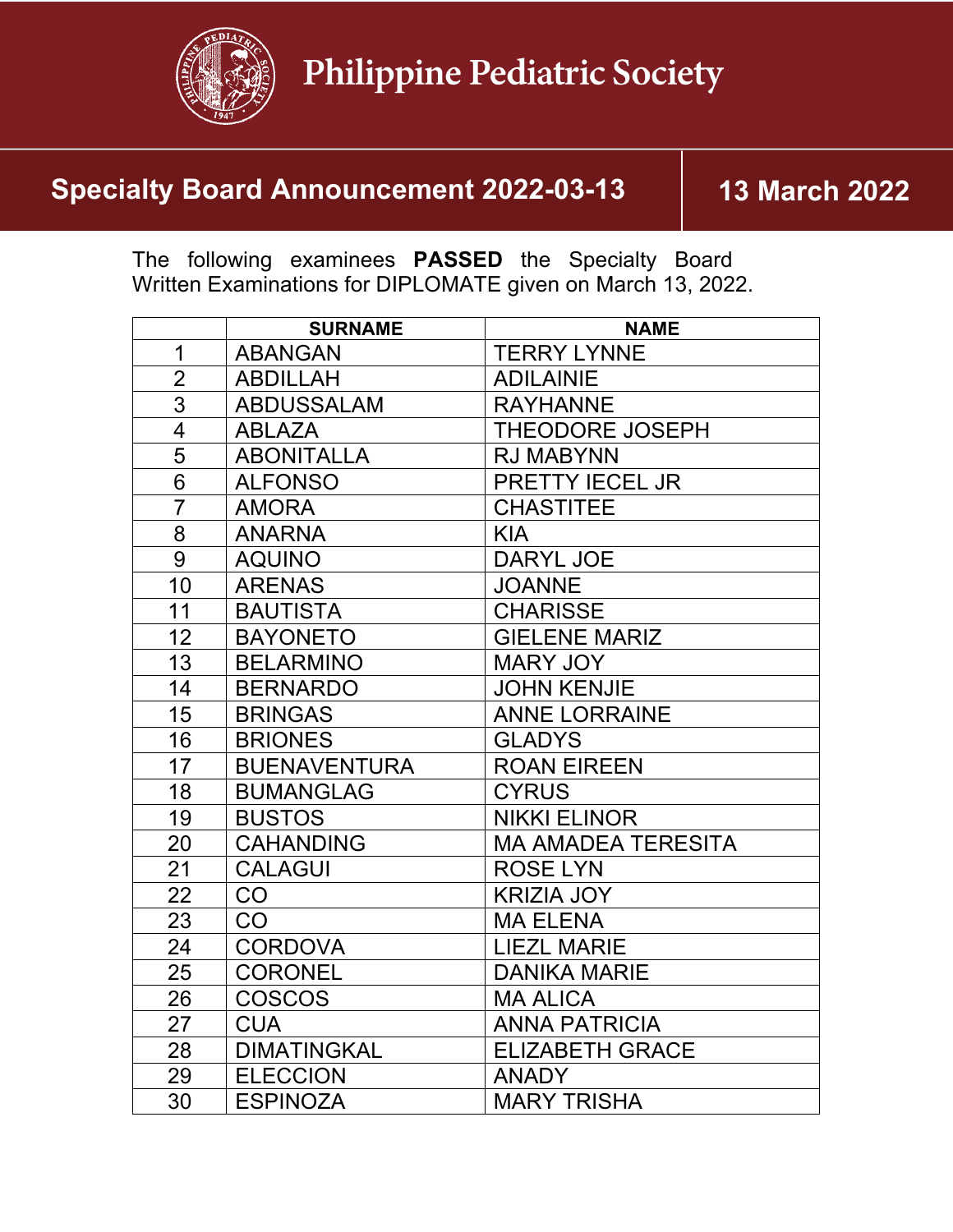| 31 | <b>EUSEBIO</b>        | <b>ALYSSA DENISE</b>      |
|----|-----------------------|---------------------------|
| 32 | <b>FARILLAS</b>       | <b>ENA LAUREN</b>         |
| 33 | <b>FLORENCIO</b>      | <b>EDERICK</b>            |
| 34 | <b>FULGUERINAS</b>    | <b>KATHRINA</b>           |
| 35 | GALLARDO-BECINA       | <b>MARIE JOIE</b>         |
| 36 | <b>GIRONELLA</b>      | <b>CARINA SHARLAINE</b>   |
| 37 | GO                    | <b>CHRISTOPHER II</b>     |
| 38 | <b>GUIANG-VALERIO</b> | <b>ADRIENNE KATRIN</b>    |
| 39 | <b>GUTAY</b>          | <b>SUYEN</b>              |
| 40 | <b>GUTIERREZ</b>      | <b>KARISSE DOMINIQUE</b>  |
| 41 | <b>HALCON</b>         | <b>MARIE KARENINA</b>     |
| 42 | <b>JOSON</b>          | <b>MARQUIS VON ANGELO</b> |
| 43 | <b>JURIAL</b>         | <b>HEZEL</b>              |
| 44 | <b>LACSON</b>         | NICHANANDA ANTONETTE      |
| 45 | <b>LEE</b>            | <b>ALEXANDRA</b>          |
| 46 | LIM                   | <b>LINDSEY BEATRICE</b>   |
| 47 | <b>LIM</b>            | <b>GIORGIO ANDRO</b>      |
| 48 | <b>LOBEDERIO</b>      | <b>LILETH</b>             |
| 49 | <b>LORZANO</b>        | MA FE                     |
| 50 | <b>LUKBAN</b>         | <b>LELAND FRANCISCO</b>   |
| 51 | <b>MAGSINO</b>        | <b>KAYDEE</b>             |
| 52 | <b>MALABANAN</b>      | <b>ALYANNA PATRICIA</b>   |
| 53 | <b>MANALO</b>         | <b>MA JORISELLE</b>       |
| 54 | <b>MANUEL</b>         | <b>REIGHNER</b>           |
| 55 | <b>MARIN</b>          | <b>MARIE ABIGAIL</b>      |
| 56 | <b>MARTINEZ</b>       | <b>MA CINDY</b>           |
| 57 | <b>MARTINEZ</b>       | <b>FRANZE PERRY</b>       |
| 58 | <b>MATEO</b>          | <b>HOSANNA OMEGA</b>      |
| 59 | <b>MENDEZ</b>         | <b>SANTANINA</b>          |
| 60 | <b>MENDEZ</b>         | <b>DIANE CLIO</b>         |
| 61 | <b>MERCADO</b>        | <b>MICHELLE</b>           |
| 62 | <b>MERO</b>           | <b>FRESEL ANGELI</b>      |
| 63 | <b>MONTEJO</b>        | <b>JESSA</b>              |
| 64 | <b>NAGAL</b>          | <b>JENICA DONNE</b>       |
| 65 | <b>NG</b>             | <b>ALEXANDER LLOYD</b>    |
| 66 | <b>OMEIR</b>          | <b>AREEJ</b>              |
| 67 | <b>OSMEÑA</b>         | <b>KAIRA MONIQUE</b>      |
| 68 | <b>PARAISO</b>        | <b>NOREN JOY</b>          |
| 69 | <b>PASATIEMPO</b>     | <b>NIKO MIGUEL</b>        |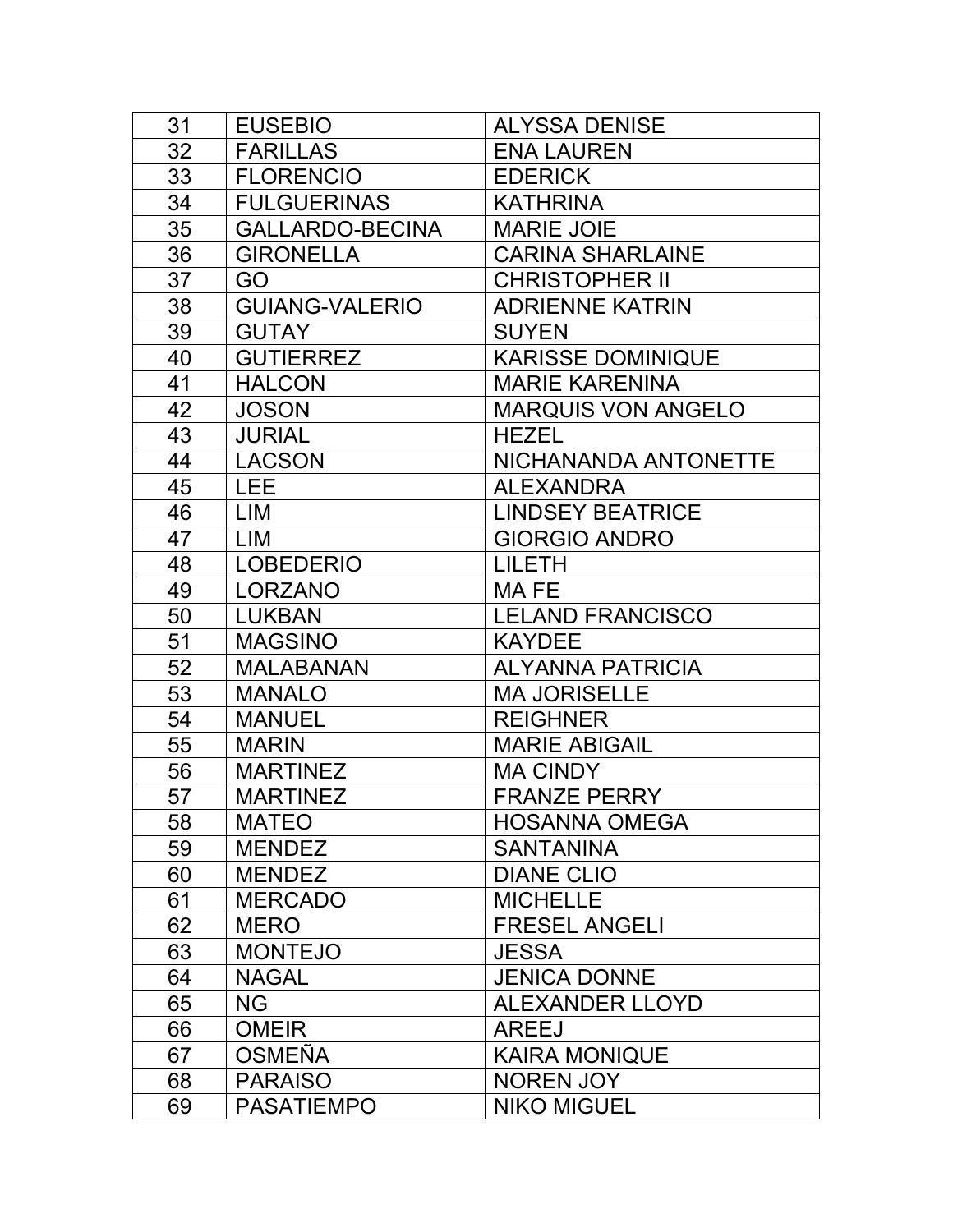| 70                      | <b>PASAYLO</b>   | <b>VANESSA</b>            |  |  |
|-------------------------|------------------|---------------------------|--|--|
| 71                      | <b>PEDRO</b>     | RAFAEL LORENZO            |  |  |
| 72                      | <b>PIMENTEL</b>  | <b>MA MICAELA THERESE</b> |  |  |
| 73                      | <b>PULVERA</b>   | <b>THERESE JOY</b>        |  |  |
| 74                      | <b>QUINIO</b>    | <b>MA FLORLEAN</b>        |  |  |
| 75                      | <b>RAGASA</b>    | <b>VANESSA MARIE</b>      |  |  |
| 76                      | <b>RAMOS</b>     | <b>ROWENA SARAH</b>       |  |  |
| 77                      | <b>RANCHES</b>   | <b>MARK DAN</b>           |  |  |
| 78                      | <b>REYES</b>     | <b>ANDREA</b>             |  |  |
| 79                      | <b>REYES</b>     | <b>EUNIZA CARMINA</b>     |  |  |
| 80                      | <b>ROBLE</b>     | <b>KIARA NATALIE</b>      |  |  |
| 81                      | <b>RODRIGUEZ</b> | <b>MA DOMINIQUE</b>       |  |  |
| 82                      | <b>SABUQUIA</b>  | LOTES JOY                 |  |  |
| 83                      | <b>SALASAC</b>   | <b>JENALYN</b>            |  |  |
| 84                      | <b>SALVADOR</b>  | <b>KHRISELLA</b>          |  |  |
| 85                      | <b>SANOTA</b>    | <b>PATRICIA BIANCA</b>    |  |  |
| 86                      | <b>SAPIDA</b>    | <b>JAMIE RIZEL</b>        |  |  |
| 87                      | <b>SEBASTIAN</b> | <b>JEMIE AMIELLE</b>      |  |  |
| 88                      | <b>SIMBAJON</b>  | <b>JOHN CARYLL</b>        |  |  |
| 89                      | <b>SUBIDO</b>    | <b>RACHEL ANN</b>         |  |  |
| 90                      | <b>TAGRA</b>     | <b>KARL ANGELI</b>        |  |  |
| 91                      | <b>TAN</b>       | <b>ALYSSA MARGRETHE</b>   |  |  |
| 92                      | TAN-GO           | <b>BERNADINE JOY</b>      |  |  |
| 93                      | <b>TANSINGCO</b> | <b>NOELLE</b>             |  |  |
| 94                      | <b>TERUEL</b>    | <b>MARION JOHN PAUL</b>   |  |  |
| 95                      | <b>TIOSIN</b>    | <b>JON BRYAN</b>          |  |  |
| 96                      | <b>UY</b>        | <b>JEANIE KAREN</b>       |  |  |
| 97                      | <b>VALENTIN</b>  | <b>JEOFFREY JAY</b>       |  |  |
| 98                      | <b>VALENTON</b>  | <b>NOEMIE</b>             |  |  |
| 99                      | <b>VELO</b>      | <b>LYLE CECIL</b>         |  |  |
| 100                     | <b>VIOLA</b>     | <b>SANDRINE LYLE</b>      |  |  |
| 101                     | <b>YU EKEY</b>   | <b>AIMES KAITLIN</b>      |  |  |
| *** NOTHING FOLLOWS *** |                  |                           |  |  |